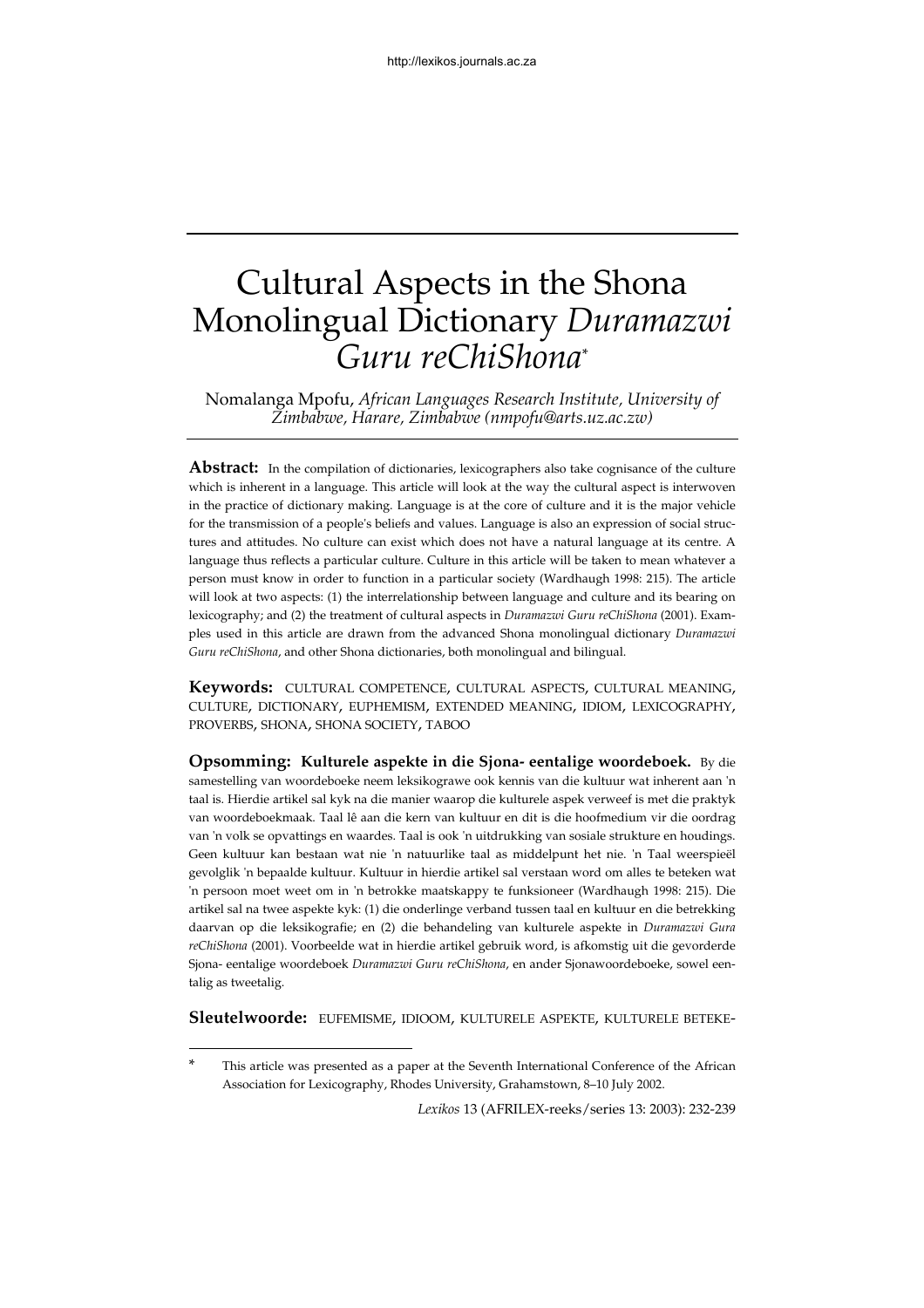NIS, KULTURELE VAARDIGHEID, KULTUUR, LEKSIKOGRAFIE, SJONA, SJONASAME-LEWING, SPREEKWOORDE, TABOE, UITGEBREIDE BETEKENIS, WOORDEBOEK

#### **1. Introduction**

The purpose of this article is to highlight cultural aspects in *Duramazwi Guru reChiShona* (2001), the advanced monolingual Shona dictionary (hereafter referred to as *Duramazwi*). Culture, according to Wardhaugh (1998: 215), is defined as whatever a person must know in order to function in a particular society. In Shona society, this cultural knowledge entails knowing how to address elders and how to behave in their presence, the difference between being polite and being impolite, what not to say in public, and how to speak about certain subjects. All this knowledge is acquired socially through interaction. Wolff (2000: 302) notes that cultures and societies dictate to a person when to speak or to be silent, and which vocabulary items or formulaic expressions to choose or avoid.

Cultural aspects in this article will be taken to encompass everything that a person has to know in order to function effectively in a particular society. This includes language use which in turn includes veiled and loaded language such as euphemisms and sense extensions. The term will also cover those practices and beliefs characteristic of Shona tradition.

Several aspects found in the Shona language and culture were incorporated in *Duramazwi*. These cultural aspects include sensitive and offensive terms, terms with extended meanings, kinship terms, cultural practices, proverbs and idioms. These depict the Shona way of life, beliefs, norms and values. It is only those cultural aspects which are verbal which can be captured in a dictionary, yet in Shona there are a sizeable number of non-verbal cultural aspects that are part of day-to-day life. For instance, it is rude in Shona society to hand something to someone older than you using only one hand. It is also required that one claps one's hands when accepting something from someone older. There is no way that these cultural aspects can be included in a dictionary. It is the purpose of this article to analyse how cultural aspects were treated in *Duramazwi*. The article will address two aspects: (1) the interrelationship existing between language, culture and lexicography; and (2) the treatment of these cultural aspects in the *Duramazwi*.

# **2. The Interrelationship between Language, Lexicography and Culture**

Language is at the core of culture and no culture can exist which does not have at its centre a natural language. A language thus reflects a specific culture (Mpofu 2001: 246). Culture is a people's way of life. Two linguists, Edward Sapir (1921) and Benjamin Lee Whorf (1956), wrote extensively on the relationships existing between language and culture. Their findings came to be referred to as the Sapir–Whorf hypothesis which postulates that language and cul-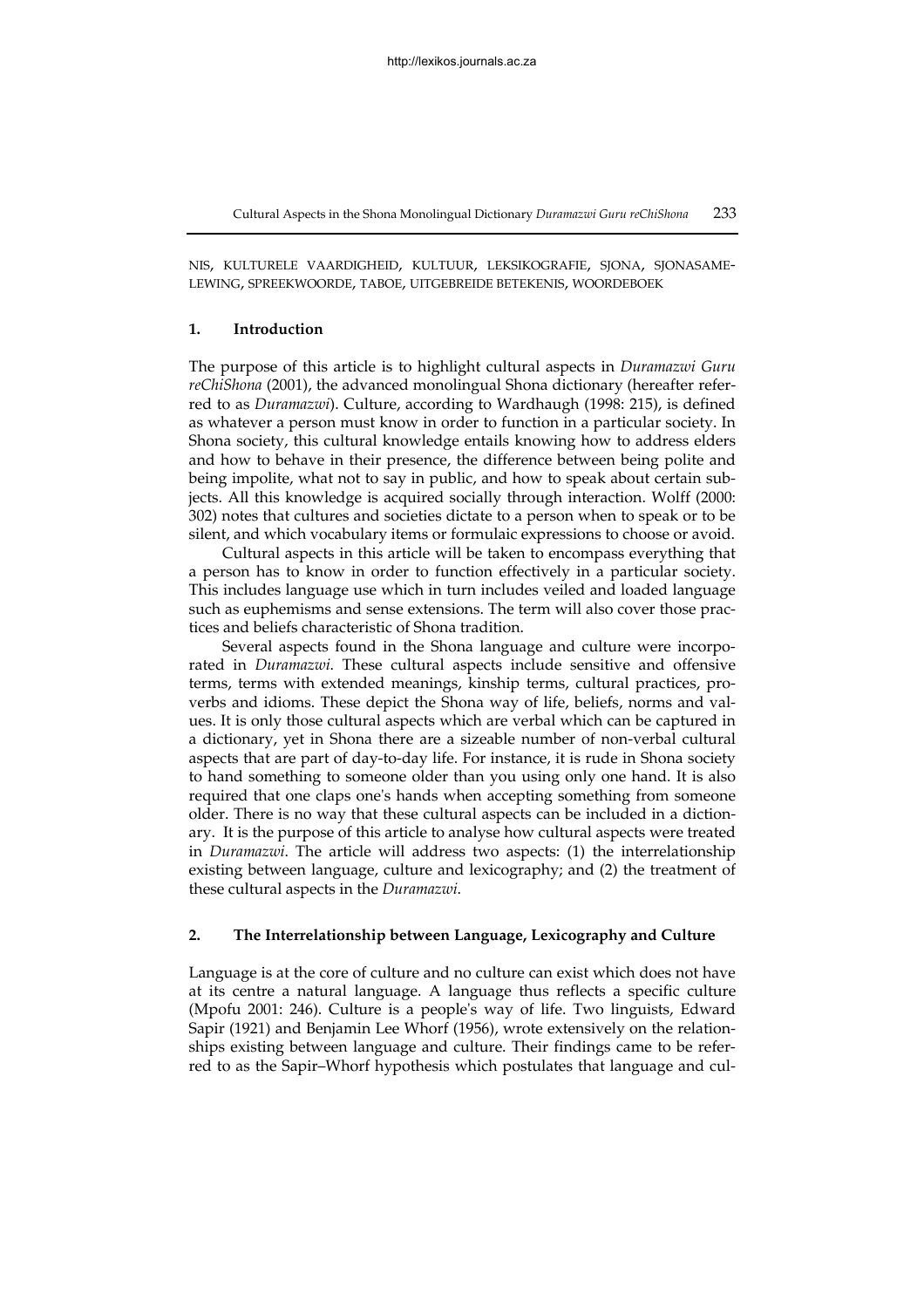## 234 Nomalanga Mpofu

ture are inextricably related, so that one cannot be understood or appreciated without knowledge of the other. Although this article acknowledges this hypothesis, it will not be a sociological study of language, but an examination of the issues from a lexicographic point of view.

The primary purpose of any dictionary is meaning. But one cannot talk about the meaning of a word without recognising the wider social and cultural reality of the language in question. In other words, society's norms and expectations govern what should be included in a dictionary and how it should be treated. In any language, certain things are not expressed, not because they cannot be, but because people avoid talking about these things (Wardhaugh 1998: 234). According to Svensén (1993: 45), the use of language is influenced not only by linguistic norms but also by social standards. Certain words are socially charged because of being considered by many to be offensive. That is why certain entries in *Duramazwi* were given stylistic markers or labels, e.g. *tuko* (short for *chituko* — offensive words); and *nyadzo* (short for *chinyadzo* taboo words). Some users would expect words considered by society as offensive or sensitive to be in a dictionary, but because of the linguistic taboo observed in Shona society concerning these words, they were marked or labelled, and defined in as neutral a way as possible. This usage labelling gives information on constraints on the use of these words. According to Kipfer (1984: 6), language is no longer considered as either correct or incorrect, but lexicographers and linguists agree that importance has to be placed on actual usage. In line with this view, Landau (20012: 233) states that the decision of dictionary editors on what to label offensive or disparaging is based on their judgment of society's norm for the limits of reputable public behaviour.

As far as the treatment of these terms are concerned, the compilers of *Duramazwi* were faced with the challenge of how to be precise in defining them, yet at the same time conforming to the cultural norms of the language.

## **3. Euphemisms**

The use of euphemisms is also prevalent in the Shona language and society. A euphemism is a polite word or expression used to speak about something found unpleasant or embarrassing, such as death or sex. The purpose of euphemisms in language is thus to avoid directly mentioning certain things. In Shona, for example, one does not directly speak about death. When informing someone that a person has died, one does not usually use the more direct word *kufa*. People rarely say, *Nhingi afa* (so and so has died), but rather refer to death as *kupfuura* (to pass on*), kuenda* (to go), *kutisiya* (to leave us behind), *kutungamira* (to go ahead of others), *kufuka rako woga* (to be alone under your bedcovers), *kuenda kwamupfiganebwe* (to go to the place whose entrance is closed by a stone). They may also say, *Nhingi hakusisina* (so and so is no longer there). Such euphemisms are also meant to lessen the pain and fear associated with death. In *Duramazwi*, apart from the words *rufu* (death) or *kufa* (to die), one also finds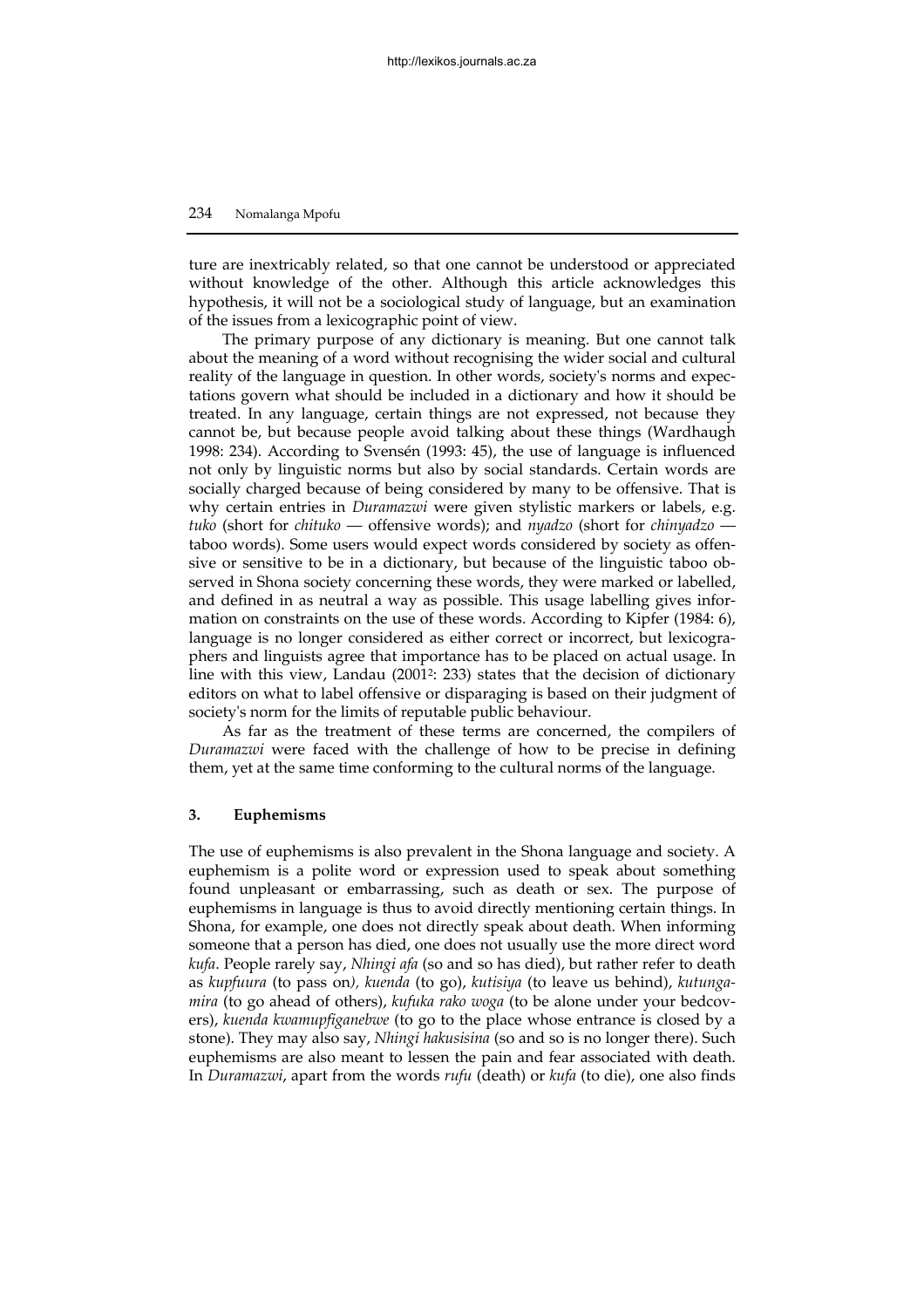-*shaya* (to lose), and -*shayika* (to fail to be located/found). Even terms referring to burial are euphemistic, e.g. *kuchengeta* (to keep), *kuradzika* (to lay down), *kuviga* (to hide something), *kukotsa* (to hide something).

Sex in Shona society, like in other societies, is also one of the least talked about subjects in public. If people have to talk about it, they do so using veiled language. Hence in *Duramazwi* one finds entries such as -*sangana* (to meet), -*rara* (to sleep), and -*ziva* (to know something or someone) which also refer to sexual intimacy. The sexual act itself is commonly referred to as *bonde* (reed mat). Even terms that refer to pregnancy and giving birth are euphemistic. People prefer to use polite expressions such as *kuzvitakura* and *kuzvisenga* (to carry oneself), and *kutsika mwedzi* (to step on the moon) to refer to the state of pregnancy, and instead of the more direct word *kuzvara* (to give birth), *kubatsirwa* (literally, to be helped) and *kusununguka* (literally, to be free) to describe the act of giving birth.

Sex and anything that is associated with it is one of the most tabooed subjects in Shona, both in the public and private domain. The genitals or sexual organs are therefore also not directly referred to. Both the penis and vagina are politely called *sikarudzi* (creator of a clan). Other names euphemistically used for the penis are *mhuka* (animal), *chirema* (cripple), *chombo* (weapon), and *mbonausiku* (that which sees at night), and for the vagina *kunzira kwaamai* (the woman's passageway) or *mukana* (passageway).

Sexually transmitted diseases are also referred to indirectly in Shona. For instance, the general term commonly and politely used for these diseases is *chirwere chepabonde* (the disease of the reed mat) as opposed to direct terms such as *siki* (sexually transmitted disease), and more specifically *gonoriya* (gonorrhea) or *songeya* (syphilis). When one admits to be suffering from a sexually transmitted disease, one usually says *ndakarumwa* (I was bitten). Acquired immunodeficiency syndrome (AIDS) is referred to as *shuramatongo* (that which brings about desolate homes) because of the way it can wipe out whole families. The term *shuramatongo*, before its sense extension, means "a person who is an expert at something, either a sport or a craft" (Hannan 1984: 609, Chimhundu 2001: 932).

#### **4. Sense extensions**

Words that have cultural meanings in Shona are mostly nouns and verbs with extended meanings or sense extensions. In order to understand such terms one needs to have cultural competence in the values of the Shona people. A particular group of people or a specific culture has certain things it reveres and observes. Frake (1964: 260) says of culture:

 Goodenough (1957) has proposed that a description of a culture — an ethnography — should properly specify what it is that a stranger to a society would have to know in order appropriately to perform any role in any scene staged by the society.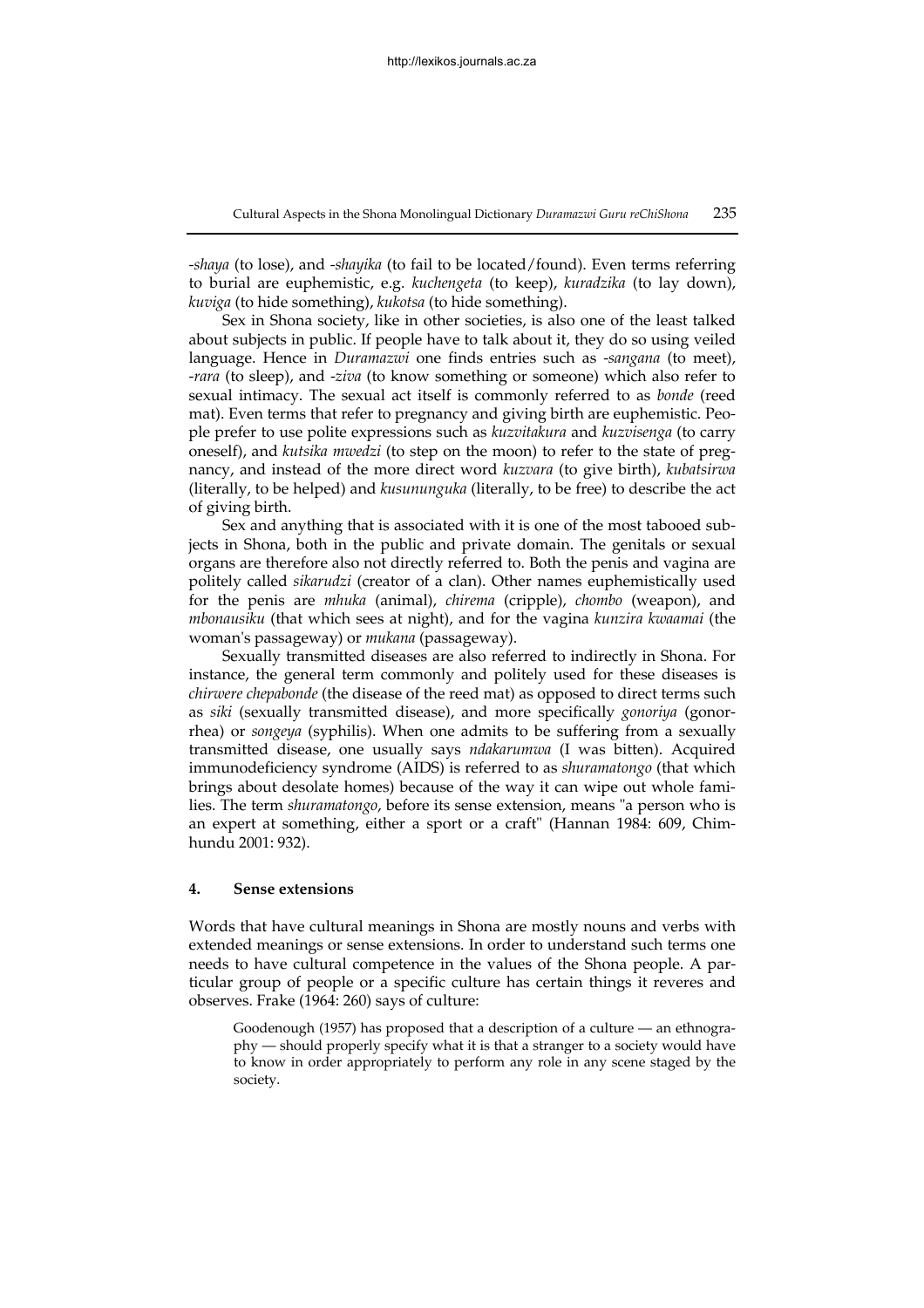#### 236 Nomalanga Mpofu

For instance, the verb *kukotsira* (to sleep) can also be used to refer to a slow or stupid person. Thus, if one says *Nhingi akakotsira* (so and so is asleep), it not only means that the particular person is sleeping but it can also mean that he/she is dull. *Munhu* literally means a person in Shona, but it also means that the person referred to is morally upright and has a good social standing. It is an insult to say of someone *Nhingi haasi munhu* (so and so is not a person) for this is a deriding and demeaning statement about a person's character. The sense of *munhu* when used in the context *ndinongova munhu* can mean that the person of whom is spoken, has no money at the moment of speaking. *Musikana* (girl) can also refer to a virgin and *mukomana* (boy) to a bachelor. *Bofu* is a blind person, but also refers to a dull student or person. While *chirema* is a cripple, it also refers to a heavily pregnant woman as well as to the male sexual organ. It can also be used to refer to someone who is unable to do anything useful or meaningful in life, or someone who cannot easily do what his/her peers do. *Kufamba-famba* means "to walk about" but it also refers to sexual immorality.

# **5. Cultural terms**

#### **(a) Kinship terms**

Kinship terms are an integral part of the Shona societal system. There is a sizeable lexicon in Shona that refers to this cultural concept and most, if not all of these words with their different senses were captured in *Duramazwi*. A few can be picked for illustrative purposes. A young girl calls her father's older brother *babamukuru* (literally, older father = uncle) and his younger brother *babamunini* (literally, younger father = uncle) and they in turn call her *mwana* (child/ daughter). She calls her mother's brother *sekuru* (uncle) and he in turn calls her *muzaya* (niece). Her father's sister's husband is called *babamukuru* (uncle) and he in turn calls her *mainini* (loosely, young wife), and at times can also refer to her as his wife because in traditional Shona culture when a woman dies, her brother's daughter can be an eligible wife for the widowed husband. In cases of barrenness on the wife's part, the uncle could also marry her. The young Shona girl furthermore calls her mother's older sister's husband *babamukuru* (uncle) and the younger sister's husband *babamunini* (uncle). In *Duramazwi* the entry for *babamukuru* covers all these senses:

*babamukuru DKDKK z 1a. Mubereki kana muramu wechirume mukuru* (parent or sister's husband or father's sister's husband). *1 Uyu mukoma wababa* (father's elder brother). *2 Uyu murume wavatete* (father's sister's husband). *3 Uyu murume wasisi vako, kana uri mukadzi* (sister's husband, if you are female). *4 Uyu murume womukoma womudzimai wako* (wife's elder sister's husband) …

According to Wardhaugh (1998: 226), it is important to remember that when a term is used in a kinship system, it carries with it ideas about how such people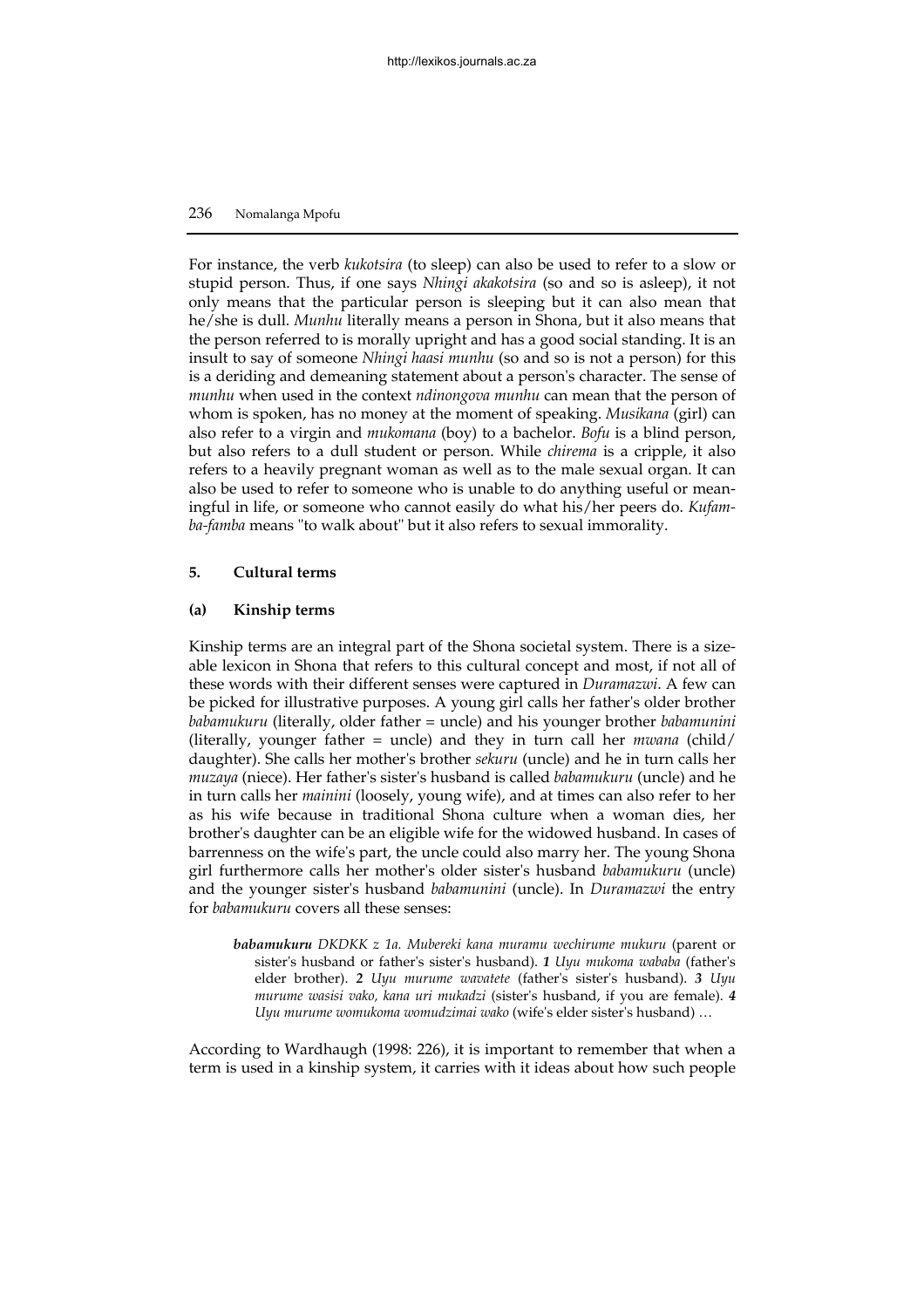ought to behave toward others in the society using that system. This also holds true of Shona society where the term by which you refer to a member of the family, especially of the opposite sex, governs your behaviour towards that person. For instance, if a person is your *muramu* (wife's sister, wife's brother's daughter, or husband's younger brother), there is linguistic license whereby you may joke with that person regardless of the context. In Shona there is the saying *Muzukuru mukadzi* (Your sister's daughter is your wife) and the proverb *Muzukuru mudonzvo wepwa, ukanzwa nzara unomenya uchidya* (Your sister's daughter is like a sugar-cane walking-stick, if you feel hungry you can peel and eat it, that is, a man can take his sister's daughter as his wife should he so wish). This saying and proverb show that the relationship existing between a man and his sister's daughter does not restrict them from falling in love with each other. The opposite situation prevails when a man refers to a female kin as *ambuya* (wife's brother's wife), while she in turn calls him *mukwasha* (husband's sister's husband). In this case, linguistic and social distance is observed and in strict societies the two are not even allowed to shake hands or sit in the same room for extended periods of time.

# **(b) The roora (lobola) custom**

*Duramazwi* also portrays customs considered to be culturally important to the Shona people. One of these is the *roora* (*lobola*) custom. Roora is the money and/or cattle a man pays to his in-laws as a way of seeking permission to live with their daughter as his wife (Mpofu 2001: 247). According to Kavanagh (2000: 103), the vocabulary of a language can provide some evidence of what is considered culturally important, and there may be several words for the most familiar items and concepts. There is a sizeable lexicon on the *roora* custom in the Shona language. These cultural terms were also incorporated in *Duramazwi*, which is an indication of their importance to the Shona people.

One such term is *rusambo* or *rugaba*, money, excluding the cattle, paid as *roora*. Another example is the term *makandinzwanani* (literally, who informed you of me?), which refers to money paid by the son-in-law as a way of introducing himself to his in-laws. *Vhuramuromo* or *zaruramuromo* (open the mouth), another of the roora custom settlements, is money paid by the son-in-law to enable the marriage negotiations to start.

One also finds the terms *danga* (literally, a kraal, but also cattle paid as part of roora), *munyai* (go-between), *masungiro* (goat or money paid to in-laws when the daughter goes to deliver the first child), *matekenyandebvu* (money paid to the father-in-law for rearing the daughter, literally, for the fact that the daughter used to play with her father's beard), and *mapfukudzadumbu* (money paid to the mother-in-law in appreciation for the time she carried her daughter in her womb). In the roora custom, the father-in-law makes many impositions regulated by the culture within which this custom is enshrined.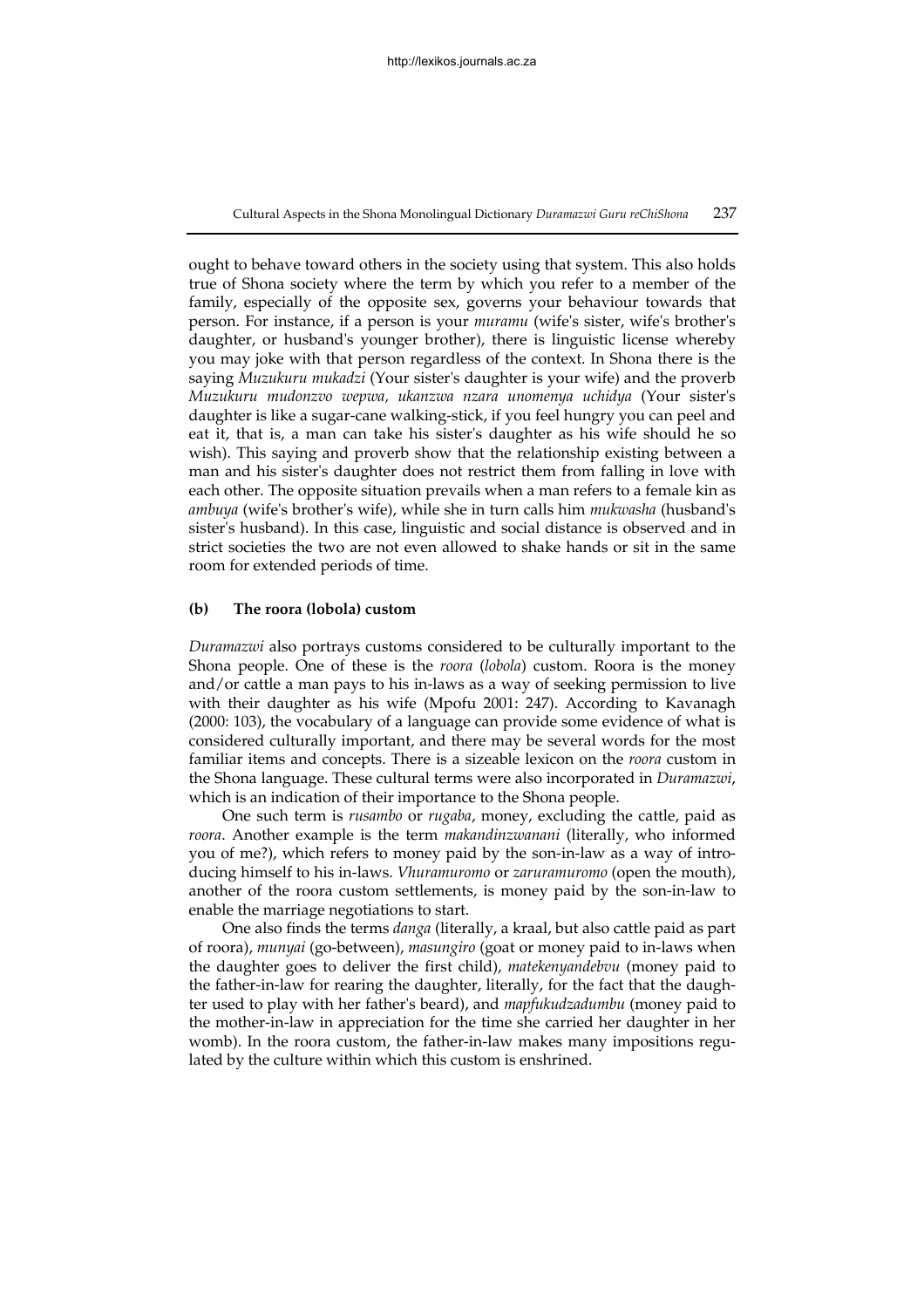#### **(c) Proverbs and idioms**

Proverbs were given lemma status in *Duramazwi*. *Duramazwi* is divided into two parts, the first part being the A–Z section of the dictionary including idioms and the second part consisting of proverbs and pithy sayings. Proverbs are important to the Shona people because of their didacticism. They were given lemma status in *Duramazwi* because they form an integral part of Shona discourse. Proverbs can be applied to real life situations as warnings against certain types of behaviour or as words of advice. Among the Shona, proverbs are a versatile medium of communication in that they can be used on any occasion and in any context. According to Pongweni (1989: 1), proverbs derive from, and express the communal view of the world based on firsthand experience.

In *Duramazwi* one thus finds a sizeable number of proverbs, which, when looked at carefully, show similar themes running across them such as communal living and working together, valuing the little you have and discouraging envy. Pongweni (1989: 13) notes that figurative language of all types and from all communities derives its imagery from the environment in which the speakers of the language live. The following sample of proverbs instruct against individualism and being unappreciative of that which you possess:

- *Chara chimwe hachitswanyi inda* (literally, one finger cannot crush a louse, i.e., individualism has no gain)
- *Rume rimwe harikombi churu* (literally, one man cannot surround an anthill, i.e., individualism has no gain)
- *Tsapata rukukwe hazvienzani nekurara pasi* (literally, a worn-out reed mat is better than sleeping on the floor, i.e., half a loaf is better than nothing)
- *Chembere mukadzi, hazvienzani nekurara mugota* (literally, an old woman is a wife, she is better than sleeping alone in a bachelor's hut, i.e., half a loaf is better than nothing)

Idioms, like proverbs, are also a versatile feature of figurative language used on various occasions. Examples are: *kuruma nzeve* (to bite someone's ear = to advise), *kubaya dede nomumukanwa* (to pierce the baboon through the mouth = to do something accurately), *kudya magaka mambishi* (to eat raw cucumbers = to have a fiery temperament), *kubata kumeso* (to touch one's face = to deceive), and *kugara maoko* (to sit on one's hands = to be lazy and unproductive).

# **6. Conclusion**

This article has attempted to show that one cannot speak of language without referring to the culture embodied in that language. A dictionary is a record of actual usage. It is therefore expected to meet the different needs of its different users. It should also be able to tell the user what the word means and how that